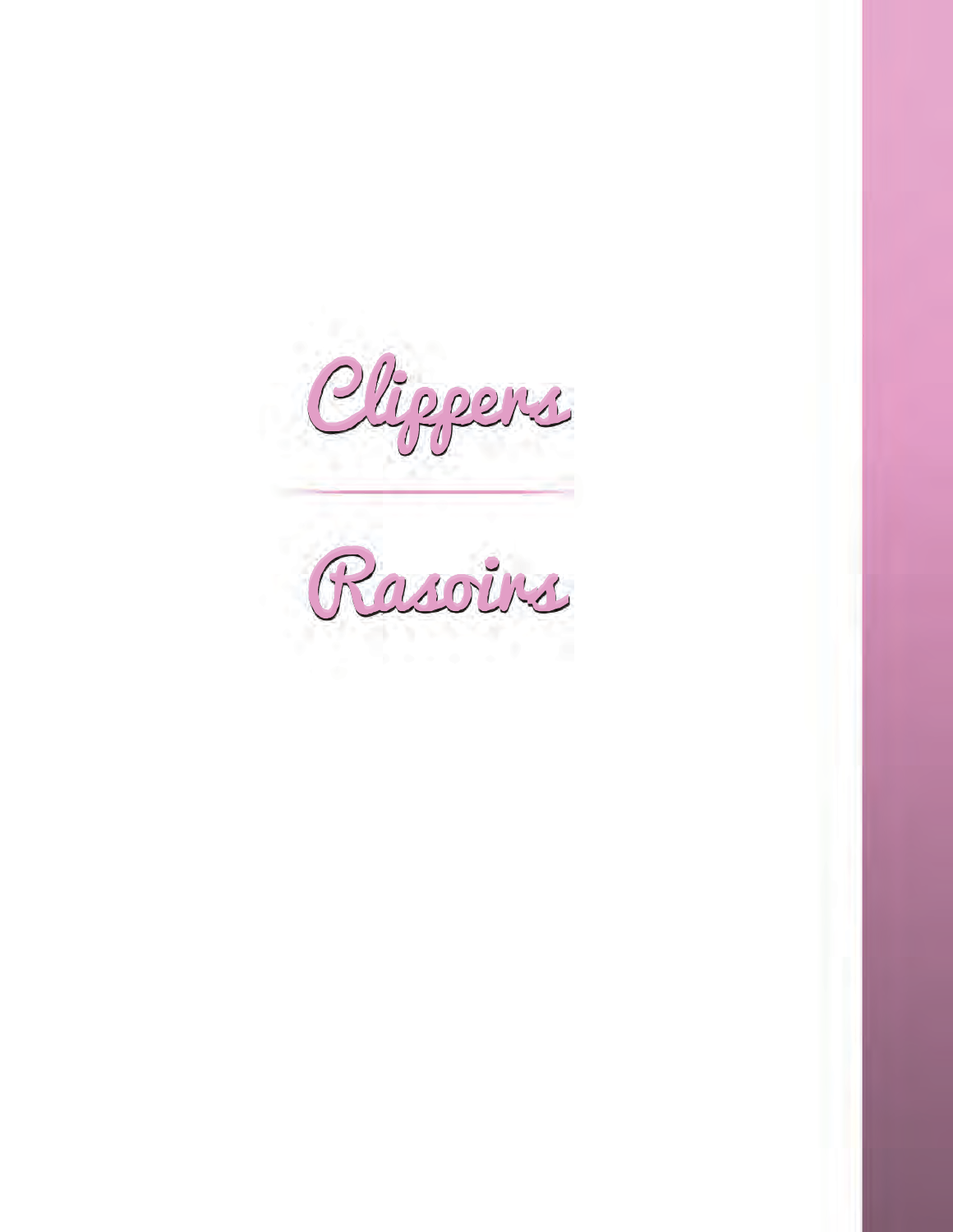

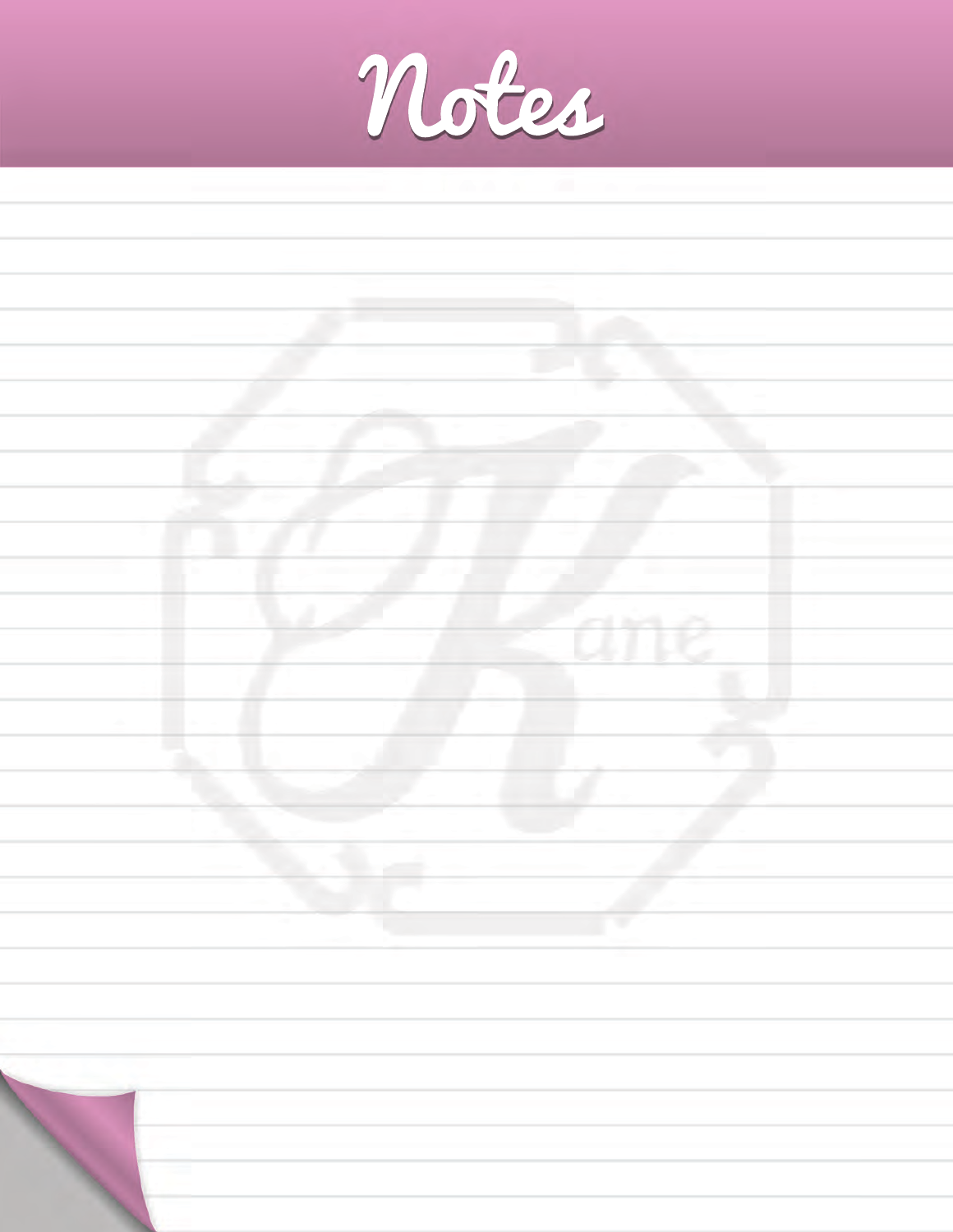## **Table of Contents Categorized Listing**

| Clipper                                                | 67       |
|--------------------------------------------------------|----------|
| Electric                                               | 67       |
| Clipper - A6 Slim                                      | 67       |
| Clipper - Clipmaster Single Speed                      | 67       |
| Clipper - Clipmaster Variable Speed                    | 67       |
| Clipper - Freestyle - Cordless                         | 67       |
| Clipper - Golden A5                                    | 67       |
| Clipper - Outlaw                                       | 67       |
| Clipper - PowerPro Ultra - Cordless - With 2 Batteries | 67       |
| Clipper - Pro Cord Cordless Trimmer                    | 68       |
| Clipper - Shearmaster Single Speed                     | 68       |
| Clipper - Showmaster With Variable Speed & Wide Head   | 68       |
| Clipper - Turbo A5                                     | 68       |
| Scissors                                               | 68       |
| Shear - Sheep - Manual                                 | 68       |
| <b>Clipper Blades</b>                                  | 68       |
| A <sub>5</sub>                                         | 68       |
| Blade - #10 - Extra Wide                               | 68       |
| Blade - #10 - Standard                                 | 69       |
| Blade - #15 - General                                  | 69       |
| Blade - #3.75 - Skip-Tooth                             | 69       |
| Blade - #30 - Close Cut                                | 69       |
| Blade - #3F - Full-Tooth                               | 69       |
| Blade - #4 - Skip-Tooth                                | 69       |
| Blade - #40 - Surgical                                 | 69       |
| Blade - #4F - Full-Tooth                               | 70       |
| Blade - #5 - Skip-Tooth                                | 70       |
| Blade - #50 - Micro-Surgical                           | 70       |
| Blade - #7 - Skip-Tooth<br>Blade - #7/8 - Close Cut    | 70<br>70 |
| Blade - #7F - Full-Tooth                               | 70       |
| Blade - #8.5 - Medium                                  | 70       |
| Blade - Full-Tooth - #5F                               | 71       |
| Blade- #5/8 - Close Cut                                | 71       |
| Clipmaster                                             | 71       |
| Blade - 83 AU Upper                                    | 71       |
| Blade - 83/84 Set                                      | 71       |
| Blade - 84 AU Lower                                    | 71       |
| Blade - Surgical - EA1                                 | 71       |
| <b>Comb Attachments</b>                                | 72       |
| Comb Attachment - Universal                            | 72       |
| Comb Attachment - Universal - with Pouch               | 72       |
| Freestyle                                              | 72       |
| Blade - #9 - #40                                       | 72       |
| Shearmaster                                            | 72       |
| Blade - 2.5 Top - #PC3                                 | 72       |
| Blade - 20 Tooth Comb - #20TBC                         | 72       |
| Blade - 3.5 Bottom - #PC10                             | 72       |
| Blade - AAA 4 Point Cutter - #34AB                     | 73       |
| Blade - Shearing 2.5 #PC17                             | 73       |
| Blade - Thin Comb - #P1082                             | 73       |
| Blade - Tooth Comb - #P7112                            | 73       |
| <b>Show Groomer</b>                                    | 73       |
| Blade - Wide Tooth - #310                              | 73       |
| Trimmers                                               | 73       |
| <b>Blade - Narrow</b>                                  | 73       |
| <b>Maintainance Products</b>                           | 74       |
| Accessories                                            | 74       |
| <b>Blade Oil</b><br><b>Blade Wash</b>                  | 74<br>74 |
| <b>Clipper Grease</b>                                  | 74       |
| Eze Clipper Guard Set                                  | 74       |
| Kool Lube                                              | 74       |

| Lube Oil        |    |
|-----------------|----|
| Grooming Kits   | 74 |
| Maintenance Kit | 74 |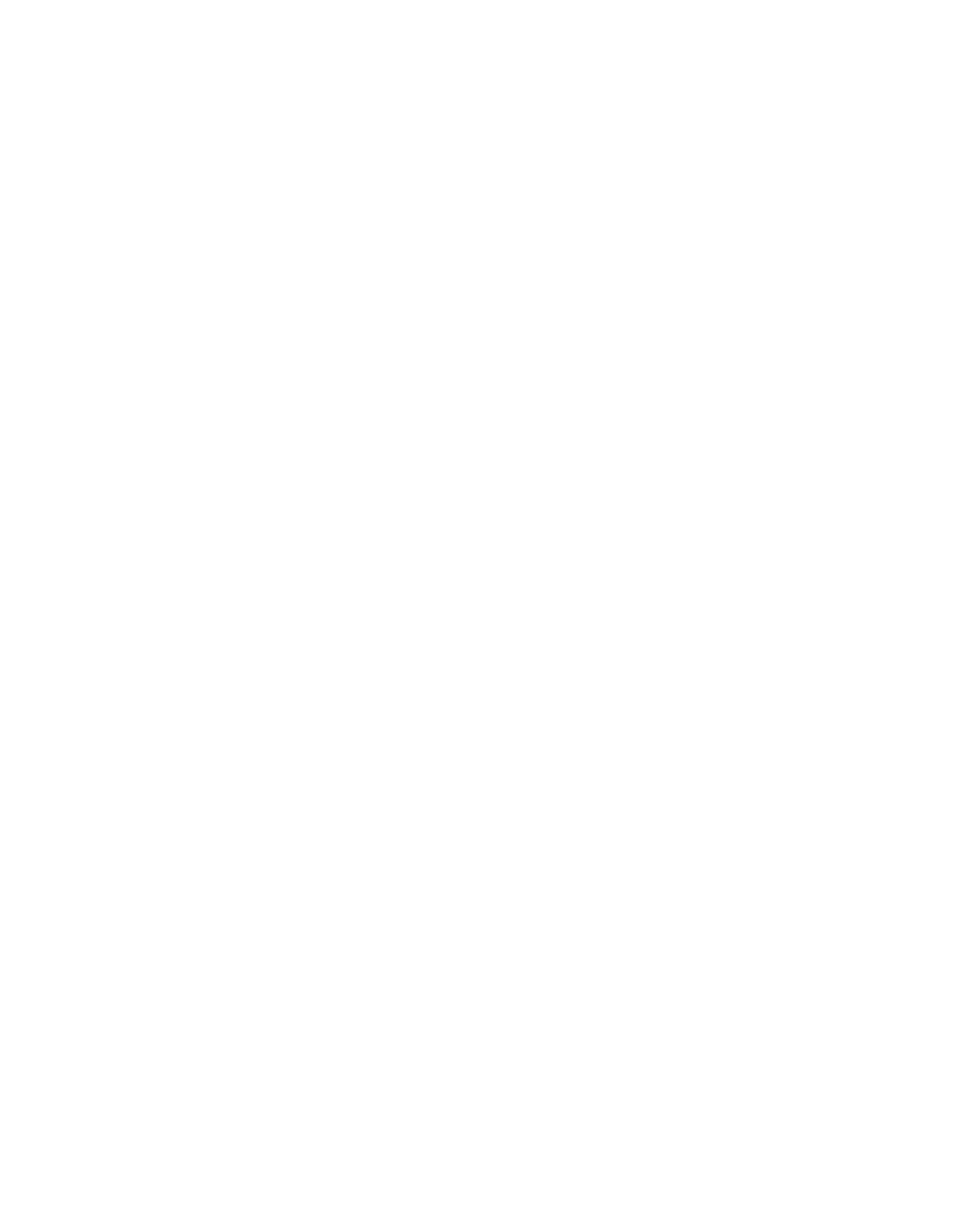## **Table of Contents Alphabetized Listing**

 $\overline{f}$ 

## **A**

| A5                                                     | 68-71 |
|--------------------------------------------------------|-------|
| Accessories                                            | 74    |
| в                                                      |       |
| Blade - #10 - Extra Wide                               | 68    |
| Blade - #10 - Standard                                 | 69    |
| Blade - #15 - General                                  | 69    |
| Blade - #3.75 - Skip-Tooth                             | 69    |
| Blade - #30 - Close Cut                                | 69    |
|                                                        |       |
| Blade - #3F - Full-Tooth                               | 69    |
| Blade - #4 - Skip-Tooth                                | 69    |
| Blade - #40 - Surgical                                 | 69    |
| Blade - #4F - Full-Tooth                               | 70    |
| Blade - #5 - Skip-Tooth                                | 70    |
| Blade - #50 - Micro-Surgical                           | 70    |
| Blade - #7 - Skip-Tooth                                | 70    |
| Blade - #7/8 - Close Cut                               | 70    |
| Blade - #7F - Full-Tooth                               | 70    |
| Blade - #8.5 - Medium                                  | 70    |
| Blade - #9 - #40                                       | 72    |
| Blade - 2.5 Top - #PC3                                 | 72    |
| Blade - 20 Tooth Comb - #20TBC                         | 72    |
| Blade - 3.5 Bottom - #PC10                             | 72    |
|                                                        | 71    |
| Blade - 83 AU Upper                                    |       |
| Blade - 83/84 Set                                      | 71    |
| Blade - 84 AU Lower                                    | 71    |
| Blade - AAA 4 Point Cutter - #34AB                     | 73    |
| Blade - Full-Tooth - #5F                               | 71    |
| Blade - Narrow                                         | 73    |
| Blade - Shearing 2.5 #PC17                             | 73    |
| Blade - Surgical - EA1                                 | 71    |
| Blade - Thin Comb - #P1082                             | 73    |
| Blade - Tooth Comb - #P7112                            | 73    |
| Blade - Wide Tooth - #310                              | 73    |
| Blade-#5/8 - Close Cut                                 | 71    |
| <b>Blade Oil</b>                                       | 74    |
| <b>Blade Wash</b>                                      | 74    |
| С                                                      |       |
|                                                        | 71    |
| Clipmaster                                             |       |
| Clipper                                                | 67-68 |
| Clipper - A6 Slim                                      | 67    |
| Clipper - Clipmaster Single Speed                      | 67    |
| Clipper - Clipmaster Variable Speed                    | 67    |
| Clipper - Freestyle - Cordless                         | 67    |
| Clipper - Golden A5                                    | 67    |
| Clipper - Outlaw                                       | 67    |
| Clipper - PowerPro Ultra - Cordless - With 2 Batteries | 67    |
| Clipper - Pro Cord Cordless Trimmer                    | 68    |
| Clipper - Shearmaster Single Speed                     | 68    |
| Clipper - Showmaster With Variable Speed & Wide Head   | 68    |
| Clipper - Turbo A5                                     | 68    |
| <b>Clipper Blades</b>                                  | 68-73 |
| <b>Clipper Grease</b>                                  | 74    |
|                                                        |       |
| Comb Attachment - Universal                            | 72    |
| Comb Attachment - Universal - with Pouch               | 72    |
| <b>Comb Attachments</b>                                | 72    |
| Е                                                      |       |
| Electric                                               | 67-68 |
| Eze Clipper Guard Set                                  | 74    |
| F                                                      |       |
| Freestyle                                              | 72    |
| G                                                      |       |
| Grooming Kits                                          | 74    |
|                                                        |       |

| κ                            |       |
|------------------------------|-------|
| Kool Lube                    | 74    |
|                              |       |
| Lube Oil                     | 74    |
| М                            |       |
| <b>Maintainance Products</b> | 74    |
| Maintenance Kit              | 74    |
| s                            |       |
| Scissors                     | 68    |
| Shear - Sheep - Manual       | 68    |
| Shearmaster                  | 72-73 |
| Show Groomer                 | 73    |
|                              |       |
| <b>Trimmers</b>              | 73    |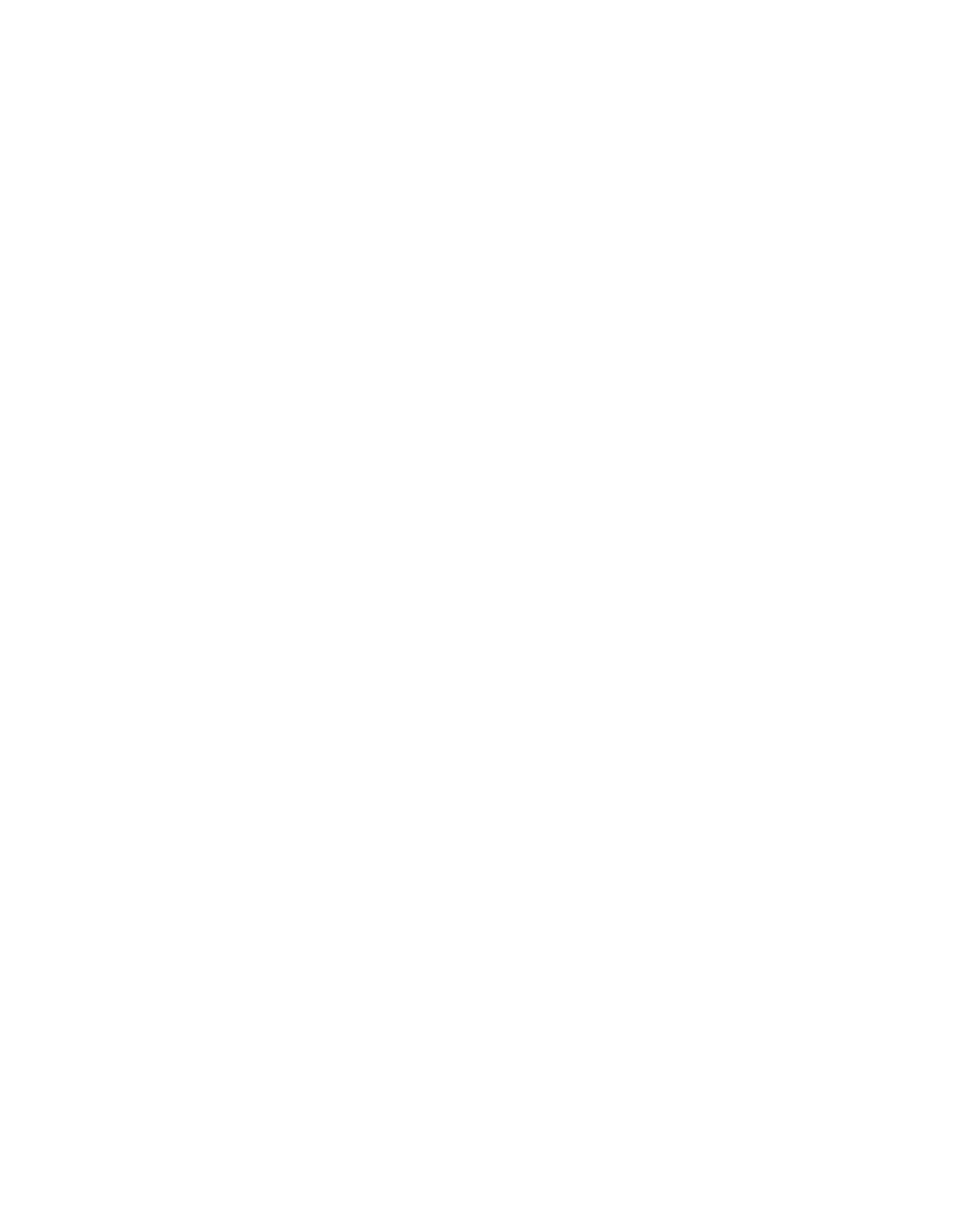

### **Clipper - A6 Slim**



The A6 clipper combines Oster's most compact ergonomic design ever built with a high efficiency, precision tuned, heavy duty motor that runs at over 4,000 SPM. It also features a patent pending drive system that provides an ultrasmooth and efficient cutting experience for the user. For additional comfort we have also added new patent pending VIBRATION ISOLATORS, that are centered around the motor, to help absorb vibration and noise resulting in a natural feel for all day grooming.

| <b>KVS</b> | Case | Vendor |
|------------|------|--------|
| 043-166    | u    | Oster  |
|            |      |        |

### **Clipper - Clipmaster Single Speed**



This lightweight and well-balanced Clipper performs flawlessly at its peak of 3,000 cutting strokes per minute. It has an operating weight of 4 pounds and runs on 120 volts. Parts available upon request.

| <b>KVS</b> | Part    | Vendor |
|------------|---------|--------|
| 043-050    | 1510-18 | つster  |
|            |         |        |

### **Clipper - Clipmaster Variable Speed**



This versatile clipper offers an exclusive variable speed switch for an infinite number of settings. It features a strong top blade tension assembly that makes adjusting easy. It will perform 700 to 3,000 cutting strokes per minute. Parts available upon request.

| <b>KVS</b> | Part    | Vendor |
|------------|---------|--------|
| 043-051    | 1500-03 | つster  |

### **Clipper - Freestyle - Cordless**

The Oster Freestyle Cord/Cordless clipper is designed with power and versatility in mind. Features an adjustable blade system that allows you to cut to five different hair lengths with one blade. Kit includes step by step DVD, hoof pick, cleaning brush and oil and storage case.

| KVS     | Case | Part                        | Vendor |
|---------|------|-----------------------------|--------|
| 043-071 | J    | 70-000<br>ປ787 <sup>–</sup> | Dster  |

### **Clipper - Golden A5**



This rugged, state of the art animal clipper sets the standard for the grooming industry. Combining a powerful universal motor with a special gear reduction system to supply maximum power for even the most demanding grooming requirements. Parts available upon request.

| <b>KVS</b> | Case | Part      | Vendor |
|------------|------|-----------|--------|
| 043-001    |      | 78005-010 | )ster  |

### **Clipper - Outlaw**

| brush and oil and storage case. | Heavy duty shave down style 2 speed clipper has a smoother and quieter operation, while still maintaining up to<br>3300 strokes per minute. Kit includes step by step DVD, Mane and Tail Comb, #10 wide and #15 blade, cleaning |        |
|---------------------------------|---------------------------------------------------------------------------------------------------------------------------------------------------------------------------------------------------------------------------------|--------|
| <b>KVS</b>                      | Part                                                                                                                                                                                                                            | Vendor |
| 043-170                         | 078706-000                                                                                                                                                                                                                      | Oster  |

### **Clipper - PowerPro Ultra - Cordless - With 2 Batteries**

Rechargeable cordless clipper with dual pocket charging stand and 20 minute charge. Parts available upon request.

| <b>KVS</b> | Info                 | Vendor     |
|------------|----------------------|------------|
| 043-240    | Rechargeable Battery | .<br>Jster |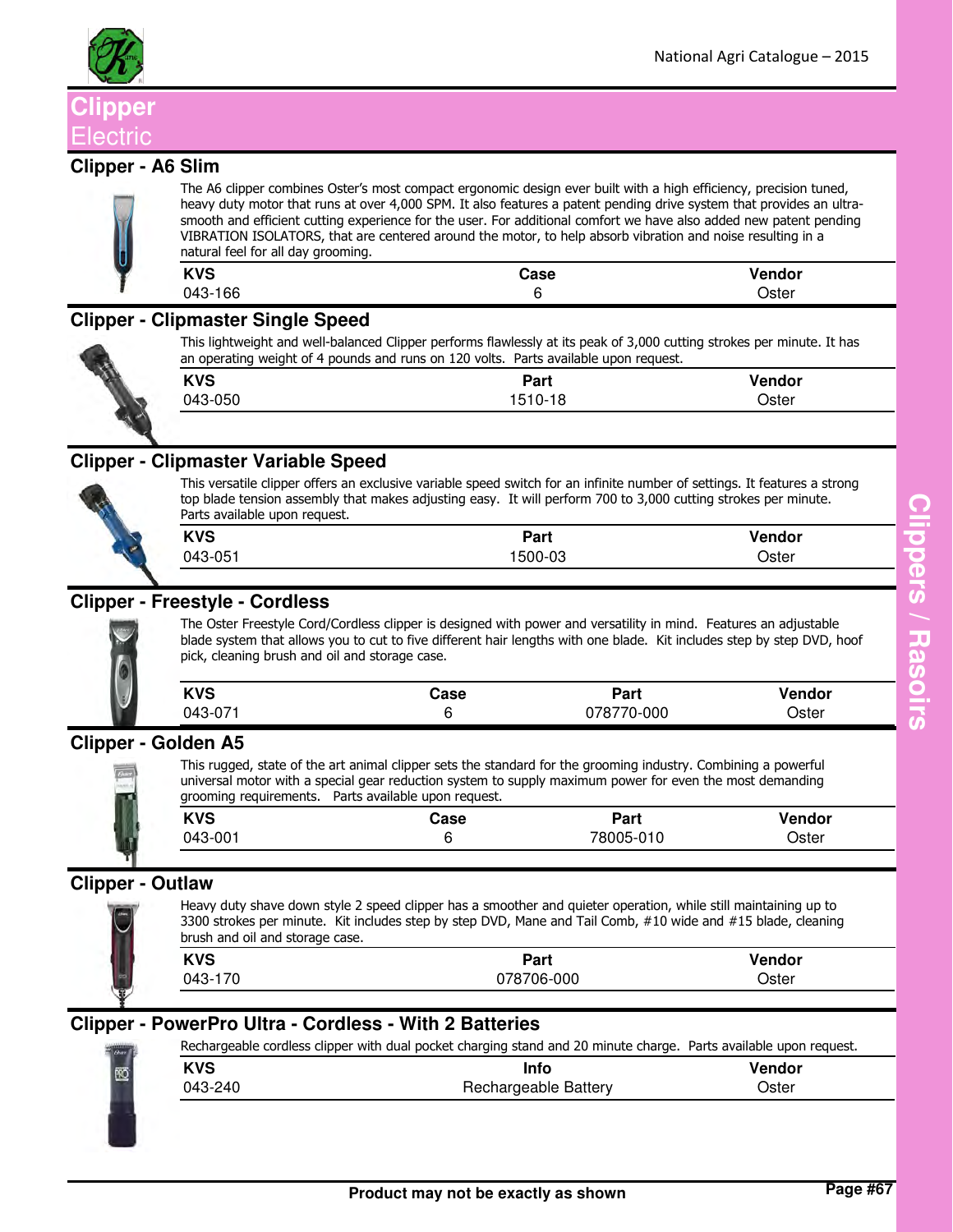

| <b>Clipper</b>            |                                             |                                                                                                                                                                                                                                         |                    |                 |                 |
|---------------------------|---------------------------------------------|-----------------------------------------------------------------------------------------------------------------------------------------------------------------------------------------------------------------------------------------|--------------------|-----------------|-----------------|
| Electric                  |                                             |                                                                                                                                                                                                                                         |                    |                 |                 |
|                           | <b>Clipper - Pro Cord Cordless Trimmer</b>  |                                                                                                                                                                                                                                         |                    |                 |                 |
|                           |                                             | Sleek, lightweight body provides comfort and complete grooming flexibility. Parts available upon request.                                                                                                                               |                    |                 |                 |
|                           | <b>KVS</b>                                  | Case                                                                                                                                                                                                                                    | Part               | Vendor          |                 |
|                           | 043-178                                     | 6                                                                                                                                                                                                                                       | 78997-010          | Oster           |                 |
| $\sigma$                  |                                             |                                                                                                                                                                                                                                         |                    |                 |                 |
|                           | <b>Clipper - Shearmaster Single Speed</b>   |                                                                                                                                                                                                                                         |                    |                 |                 |
|                           |                                             | Packing a powerful punch, this machine is the choice of shearing professionals around the world for fitting cattle,                                                                                                                     |                    |                 |                 |
|                           |                                             | shearing sheep and llamas. Its 3" head runs cooler than ever, and its clearly marked tension knob means easier<br>blade adjustments for a variety of jobs. A 13-tooth comb and 4-point cutter give a high-quality shearing job with few |                    |                 |                 |
|                           |                                             | second cuts in the fleece, and various other comb and cutter combinations are also available to handle all your jobs.                                                                                                                   |                    |                 |                 |
|                           | Parts available upon request.<br><b>KVS</b> |                                                                                                                                                                                                                                         |                    | Vendor          |                 |
|                           | 043-075                                     |                                                                                                                                                                                                                                         | Part<br>1530-03    | Oster           |                 |
|                           |                                             | <b>Clipper - Showmaster With Variable Speed &amp; Wide Head</b>                                                                                                                                                                         |                    |                 |                 |
|                           |                                             | The Showmaster has a variable speed motor that adjusts from 700 to 3000 cutting strokes per minute. It is equipped                                                                                                                      |                    |                 |                 |
|                           | Parts available upon request.               | with a 3" shearing head that is fitted with a 4-point cutter and a 20-tooth comb. The clipper has a 15' insulated cord.                                                                                                                 |                    |                 |                 |
|                           | <b>KVS</b>                                  |                                                                                                                                                                                                                                         | Part               | Vendor          |                 |
|                           | 043-100                                     |                                                                                                                                                                                                                                         | 1530-06            | Oster           |                 |
|                           |                                             |                                                                                                                                                                                                                                         |                    |                 |                 |
| <b>Clipper - Turbo A5</b> |                                             | More powerful, wider sweep, faster running Oster clipper. New Cryotech blades stay sharper longer. Two different                                                                                                                        |                    |                 |                 |
|                           |                                             | cutting speeds. Includes size 10 blade, blade oil, clipper grease, cleaning brush, and carbon/spring assembly. Parts                                                                                                                    |                    |                 |                 |
|                           | available upon request.<br><b>KVS</b>       |                                                                                                                                                                                                                                         | Case               | Vendor          |                 |
|                           | 043-165                                     |                                                                                                                                                                                                                                         | 6                  | Oster           |                 |
|                           |                                             |                                                                                                                                                                                                                                         |                    |                 |                 |
| <u>Scissors</u>           |                                             |                                                                                                                                                                                                                                         |                    |                 |                 |
|                           | <b>Shear - Sheep - Manual</b>               |                                                                                                                                                                                                                                         |                    |                 |                 |
|                           |                                             | The 6.5" Double Bow Sheep Shears are made from Sheffield steel by Burgon & Ball. The shears have a rolled bow,                                                                                                                          |                    |                 |                 |
|                           | edge retention of blades.                   | which creates an easier action and increases overall strength. Heat treatment guarantees hardness & long term                                                                                                                           |                    |                 |                 |
|                           | <b>KVS</b>                                  | Info                                                                                                                                                                                                                                    | <b>Size</b>        | Vendor          |                 |
|                           | 034-014<br>376-704                          | <b>Heat Treated Steel</b>                                                                                                                                                                                                               | $6.5$ in<br>6.25in | Neogen<br>Kerbl |                 |
|                           |                                             | Economy                                                                                                                                                                                                                                 |                    |                 |                 |
| <b>Clipper Blades</b>     |                                             |                                                                                                                                                                                                                                         |                    |                 |                 |
|                           |                                             |                                                                                                                                                                                                                                         |                    |                 |                 |
|                           | Blade - #10 - Extra Wide                    |                                                                                                                                                                                                                                         |                    |                 |                 |
| <b>WILLIAM WWWWWW</b>     |                                             | Wide, regular #10 cut blade. Cuts to 3/32". Designed to fit both the A5 single and double speed clippers.                                                                                                                               |                    |                 |                 |
|                           | <b>KVS</b><br>043-021                       | Info<br>3/32", 2.4mm                                                                                                                                                                                                                    | Case<br>12         | Part<br>919-44  | Vendor<br>Oster |
|                           |                                             |                                                                                                                                                                                                                                         |                    |                 |                 |
|                           |                                             |                                                                                                                                                                                                                                         |                    |                 |                 |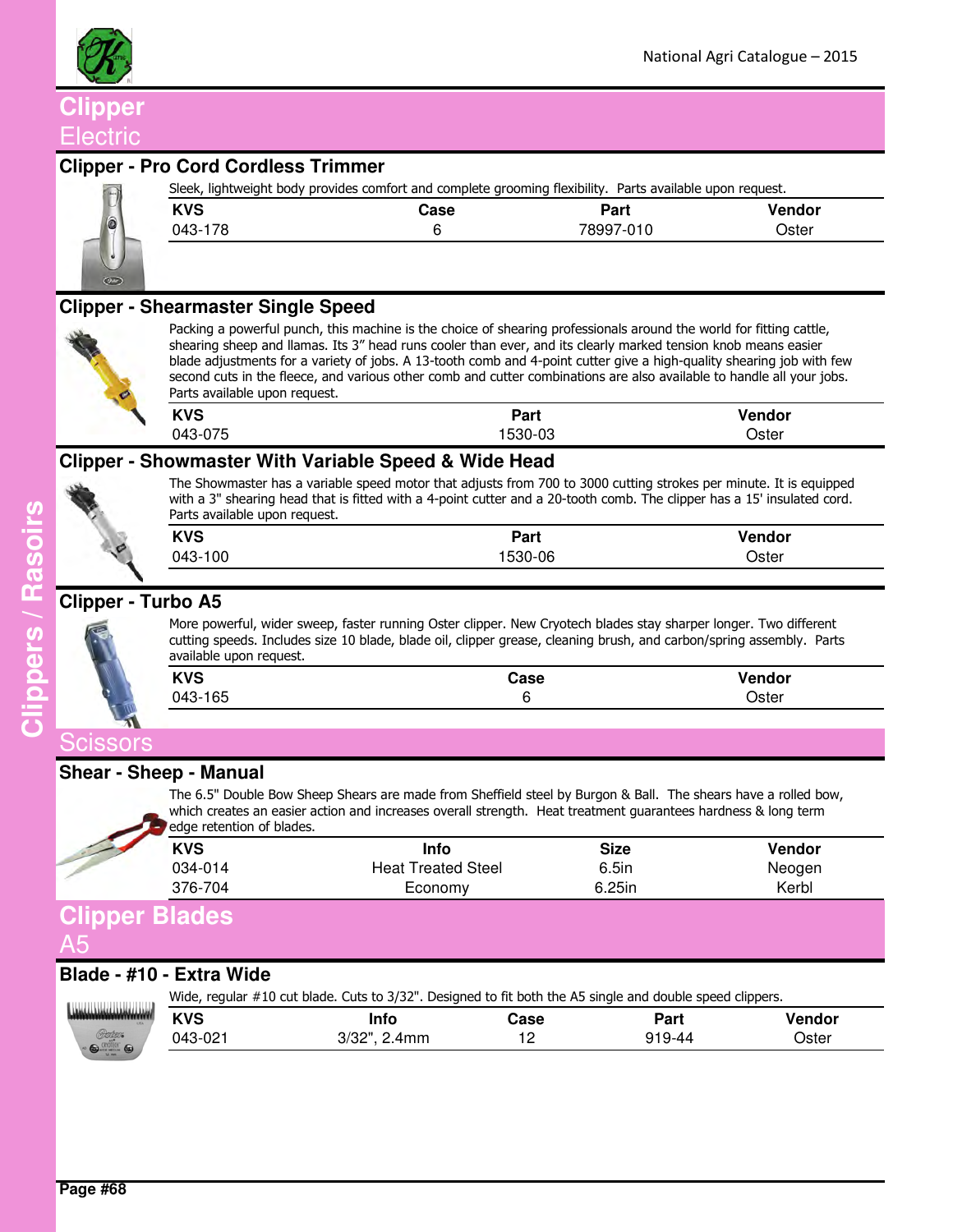

A5

## **Clipper Blades**

#### **Blade - #10 - Standard**

| Malalalalalahda. |  |
|------------------|--|
|                  |  |
| <b>Bater.</b>    |  |
|                  |  |
| <b>EXPOTECHT</b> |  |
|                  |  |

 $\frac{$1/2$ mm}$ 

Medium blade is designed for general cutting and underbody use. Cuts to 1/16", (1.6mm). Designed to fit both the A5 single and double speed clippers.

| <del>Ratera</del>                    | <b>KVS</b> | Info        | Case | Dort<br>-ai J | /endor |  |
|--------------------------------------|------------|-------------|------|---------------|--------|--|
| RYOTECH <sup>-</sup><br>雨<br>SIZE 16 | 043-008    | 16.<br>.6mm |      | 919-04        | Jster  |  |
| 1 inners                             |            |             |      |               |        |  |

## **Blade - #15 - General**

| <b>Infolofolofolofolofo</b> |            | Medium/close cutting blade is made for manes, fetlocks and udders. Cuts to 3/64", (1.2mm). Designed to fit both<br>the A5 single and double speed clippers. |      |        |        |
|-----------------------------|------------|-------------------------------------------------------------------------------------------------------------------------------------------------------------|------|--------|--------|
| Botten.                     | <b>KVS</b> | Info                                                                                                                                                        | Case | Part   | Vendor |
| $NC$ $(3)$ $CRYOTECH$ $(3)$ | 043-007    | $3/64$ ", $0.5$ mm                                                                                                                                          | 12   | 919-03 | Oster  |

### **Blade - #3.75 - Skip-Tooth**

Cryotech accessory blade set for all A5 and Power Pro Clippers. Size 3 - Cuts 1/2".

| <b>HHHHHHHHH</b>                    | <b>KVS</b> | Info        | Case | <b>Part</b> | Vendor |  |
|-------------------------------------|------------|-------------|------|-------------|--------|--|
|                                     | 043-024    | /2"<br>13mm | 12   | 919-22      | Oster  |  |
| Besten<br>$\circledcirc$<br>$\odot$ |            |             |      |             |        |  |
| size 3                              |            |             |      |             |        |  |

### **Blade - #30 - Close Cut**

| dubdubdubdubd  | Close cutting blade is ideal for show clips and Poodles. Leaves hair 1/100", (1.2mm). Designed to fit both the A5<br>single and double speed clippers. |              |      |        |        |
|----------------|--------------------------------------------------------------------------------------------------------------------------------------------------------|--------------|------|--------|--------|
| $\theta$ steer | <b>KVS</b>                                                                                                                                             | Info         | Case | Part   | Vendor |
|                | 043-006                                                                                                                                                | 1/50". 0.5mm | 12   | 919-02 | Oster  |

### **Blade - #3F - Full-Tooth**



| <b>KVS</b> | Info          | Case | <b>Part</b> | Vendor |
|------------|---------------|------|-------------|--------|
| 043-022    | $1/5$ ", 13mm | 12   | 919-20      | Oster  |

### **Blade - #4 - Skip-Tooth**

|                                                                                                                       | Inf∩ | Cae≙ | Dart | Vandor |
|-----------------------------------------------------------------------------------------------------------------------|------|------|------|--------|
| <b>WWWW AS single and double speed clippers.</b><br>KVS Info                                                          |      |      |      |        |
| Skip-tooth blade is a general use blade which cuts a long plucking length. Leaves hair 3/8". Designed to fit both the |      |      |      |        |

|                            | <b>KVS</b> | Info           | Case | Part   | Vendor |
|----------------------------|------------|----------------|------|--------|--------|
| <b>B</b> ster.             | 043-015    | $3/8"$ . 9.5mm | 12   | 919-13 | つster  |
| $\odot$<br><b>PD</b> SET 4 |            |                |      |        |        |

### **Blade - #40 - Surgical**

| <b>LOCKER ACTIVITY/MOVEMENT/MOVEMENT/</b>                                                 |            | Very close cutting blade is designed for surgical, veterinary use. Leaves hair 1/100", (0.25mm). Designed to fit both<br>the A5 single and double speed clippers. Oster blade sets are manufactured from only fine grain, high carbon steel. |      |                       |                        |
|-------------------------------------------------------------------------------------------|------------|----------------------------------------------------------------------------------------------------------------------------------------------------------------------------------------------------------------------------------------------|------|-----------------------|------------------------|
| <b>USA</b><br>Beter.<br>$\frac{1}{\sqrt{100}}$ <b>CRYOTECH</b> $\text{CD}$ <b>043-005</b> | <b>KVS</b> | Info<br>$1/100"$ 0.25mm                                                                                                                                                                                                                      | Case | <b>Part</b><br>919-01 | <b>Vendor</b><br>Oster |
|                                                                                           |            |                                                                                                                                                                                                                                              |      |                       |                        |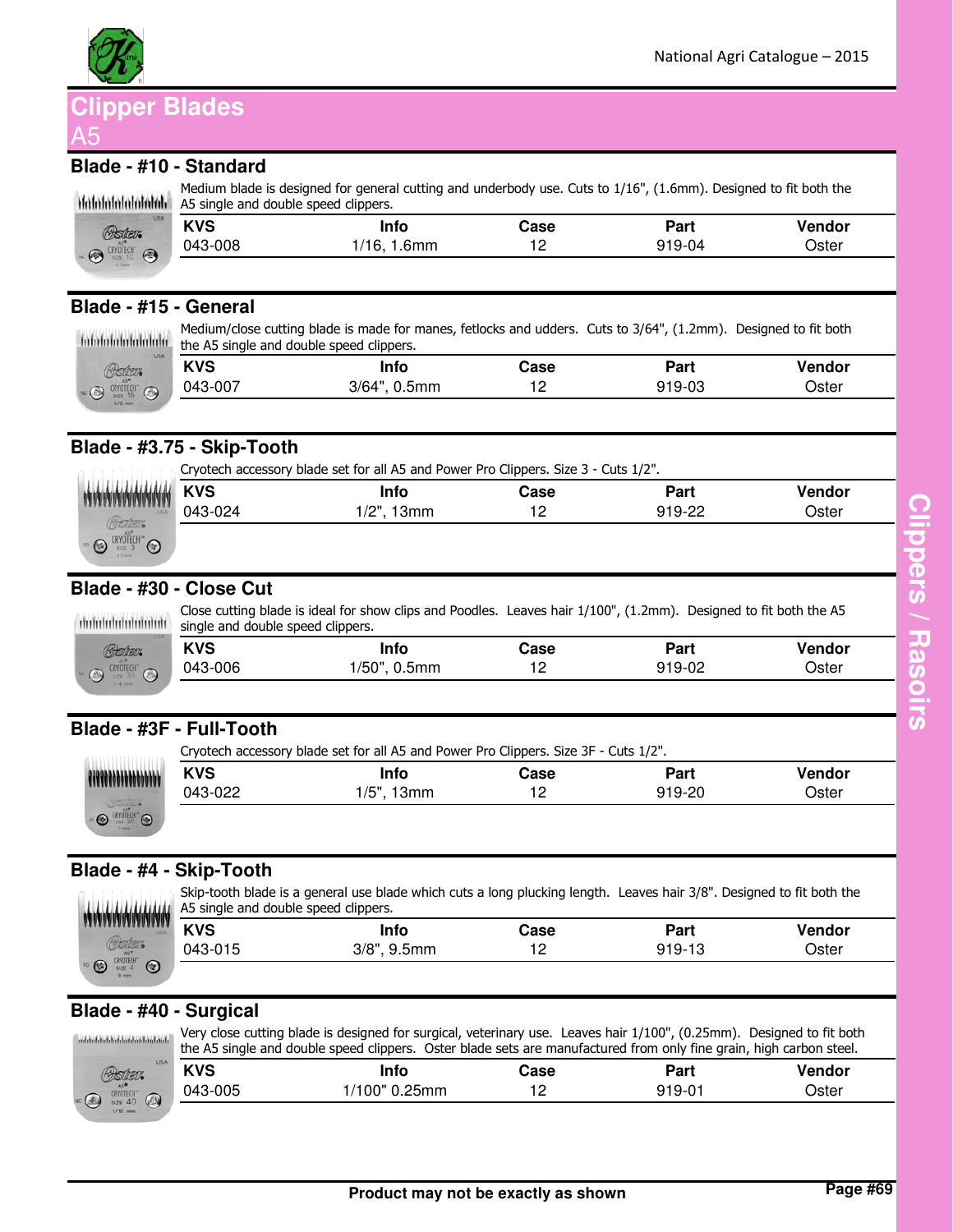

A5

## **Clipper Blades**

### **Blade - #4F - Full-Tooth**

|                       | ,,,,,,,,,,,,,,,,,,,, |
|-----------------------|----------------------|
|                       |                      |
| (A) strev.            |                      |
| $\bigotimes$ CRYOTECH |                      |

### Size 4F blade. Cuts to 3/8". Designed to fit both the A5 single and double speed clippers. **KVS Info Case Part Vendor**

| ,,,,,,,,,,,,,,,,,,,                             | 043-019 | $3/8$ ", 9.5mm                                                                                                       | 919-18 | Oster |
|-------------------------------------------------|---------|----------------------------------------------------------------------------------------------------------------------|--------|-------|
| Oster.<br>SIDE OF CRYOTECH <sup>T</sup><br>9 mm |         |                                                                                                                      |        |       |
| Blade - #5 - Skip-Tooth                         |         |                                                                                                                      |        |       |
|                                                 |         | Skiptooth blade cuts a long plucking length. Ideal for Poodles, Leaves hair 1/4". Designed to fit both the A5 single |        |       |



| Skiptooth blade cuts a long plucking length. Ideal for Poodles. Leaves hair 1/4". Designed to fit both the A5 single |
|----------------------------------------------------------------------------------------------------------------------|
| and double speed clippers.                                                                                           |
|                                                                                                                      |

| ---------<br>wer.        | <b>KVS</b> | ınfo         | Case | Part  | Vendor |
|--------------------------|------------|--------------|------|-------|--------|
| $OHECH^T$<br><b>ALC:</b> | 043-010    | 14"<br>6.3mm |      | 19-06 | )ster  |
| ≌                        |            |              |      |       |        |

### **Blade - #50 - Micro-Surgical**

| Very close cutting blade is designed for surgical, veterinary use. Leaves hair 1/125", (0.2mm). Designed to fit both |  |
|----------------------------------------------------------------------------------------------------------------------|--|
| the A5 single and double speed clippers.                                                                             |  |

|                        | Info                           | Case                     | Part        | Vendor |
|------------------------|--------------------------------|--------------------------|-------------|--------|
| 043-004<br>CRYOTECH AS | つに"<br>0.2 <sub>mm</sub><br>ںے | $\overline{\phantom{a}}$ | ·10<br>919- | Jster  |

### **Blade - #7 - Skip-Tooth**

**Clippers / Rasoirs**  ppers / Rasoi **WWWWWW** 2

ANNUNNA

Boden. CO **CRYOTECH** 

 $\mathscr{C}$ 0

| Skip-tooth blade is a general use blade which cuts to a medium plucking length. Leaves hair 1/8". Designed to fit |  |
|-------------------------------------------------------------------------------------------------------------------|--|
| both the A5 single and double speed clippers.                                                                     |  |
|                                                                                                                   |  |

| .                                                  | KVIC          | . <i>. .</i><br>ano - | ase:     | Dort<br>-aı . | endor |
|----------------------------------------------------|---------------|-----------------------|----------|---------------|-------|
| <b>SIEI.</b><br>A5 <sup>®</sup><br><b>RYOTECHT</b> | 3-009<br>ገ43. | 10H                   | c<br>$-$ | -05           | )ster |
| Q<br>SIZE 7                                        |               |                       |          |               |       |

### **Blade - #7/8 - Close Cut**

This 7/8" wide close cut blade is designed to trim and finish medium-sized Poodles. Cuts to 1/32". Designed to fit both the A5 single and double speed clippers.

| Buten. | <b>KVS</b> | Info                              | Case | Part | ∕endor |
|--------|------------|-----------------------------------|------|------|--------|
| AST.   | 043-013    | 7/00<br>0.8 <sub>mm</sub><br>ےں ٰ | $-$  | ч-   | )ster  |
|        |            |                                   |      |      |        |

### **Blade - #7F - Full-Tooth**

|                              |         | Size 7F blade. Cuts to 1/8". Designed to fit both the A5 single and double speed clippers. |      |        |        |
|------------------------------|---------|--------------------------------------------------------------------------------------------|------|--------|--------|
| <b>HANNAHANAHANAHANA KAZ</b> |         | Info                                                                                       | Case | Part   | Vendor |
| Derbane                      | 043-017 | 1/8". 3.2mm                                                                                | 12   | 919-16 | Oster  |

### **Blade - #8.5 - Medium**

|                   |            | Size 8-1/2 blade. Cuts to 7/64". Designed to fit both the A5 single and double speed clippers. |      |             |        |
|-------------------|------------|------------------------------------------------------------------------------------------------|------|-------------|--------|
| ***************** | <b>KVS</b> | Info                                                                                           | Case | <b>Part</b> | Vendor |
| <b>B</b> sten     | 043-016    | 7/64", 2.8mm                                                                                   | 12   | 919-14      | Oster  |
| <b>CRYOTECH</b>   |            |                                                                                                |      |             |        |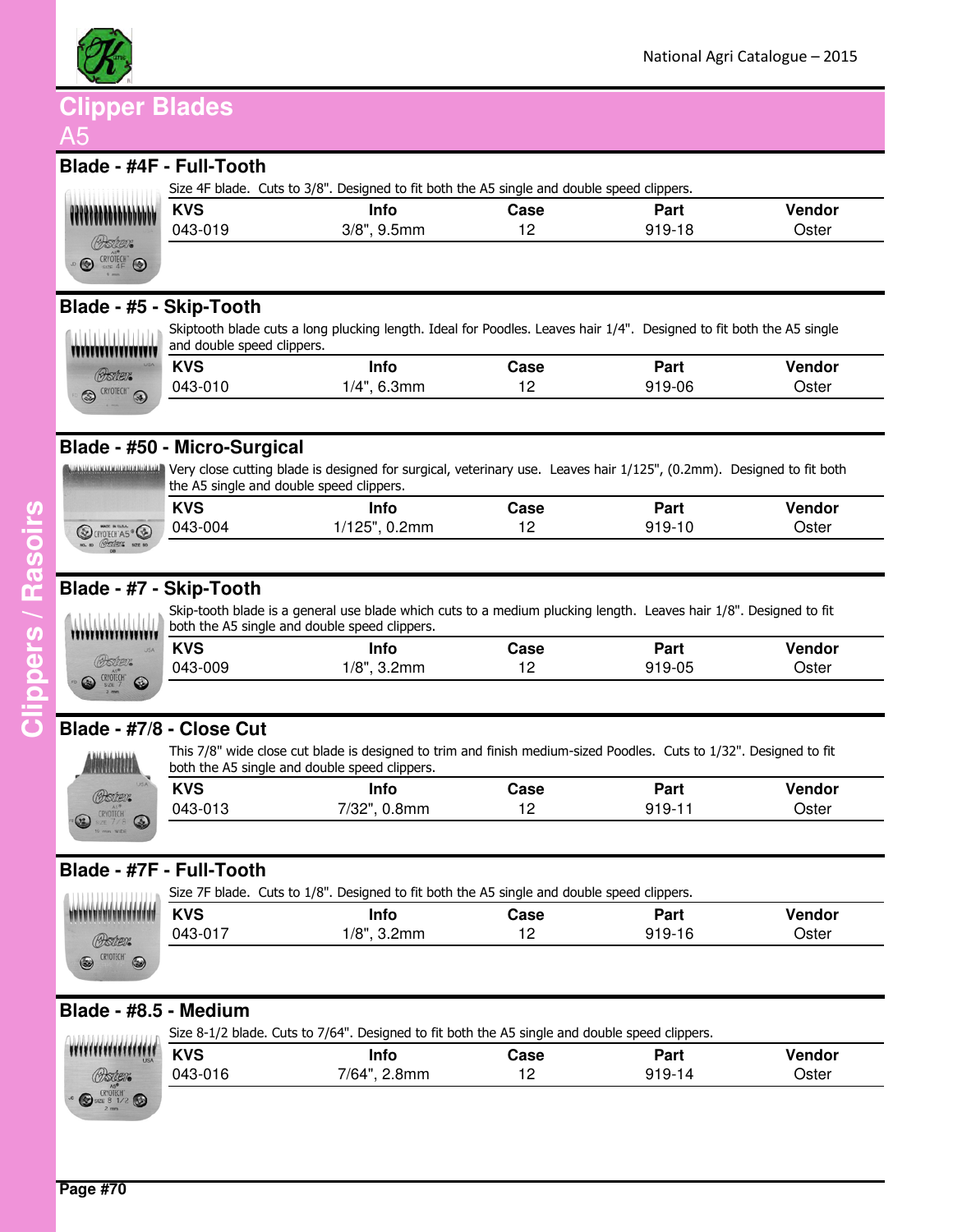

A5

## **Clipper Blades**

### **Blade - Full-Tooth - #5F**

|                                                 |            | Size 5F blade. Cuts to 1/4". Designed to fit both the A5 single and double speed clippers. |      |             |               |
|-------------------------------------------------|------------|--------------------------------------------------------------------------------------------|------|-------------|---------------|
| *****************                               | <b>KVS</b> | Info                                                                                       | Case | <b>Part</b> | <b>Vendor</b> |
| <b>USA</b><br>Oster.                            | 043-018    | $1/4$ ", 6.3mm                                                                             | 12   | 919-17      | Oster         |
| CRYOTECH <sup>+</sup><br>$\circledcirc$<br>6 mm |            |                                                                                            |      |             |               |

### **Blade- #5/8 - Close Cut**

| ster                                               | <b>TRA</b> |
|----------------------------------------------------|------------|
| <b>LK/R</b><br>CRYOTECH.<br>size 5/8<br>14 mm WIDE |            |

| This 5/8" wide close cut blade is ideal for trimming and finishing small Poodles. Cuts to 1/32". Designed to fit both |  |
|-----------------------------------------------------------------------------------------------------------------------|--|
| the A5 single and double speed clippers.                                                                              |  |

| ex                                      | <b>KVS</b> | Info           | .ase | Part | Vendor |
|-----------------------------------------|------------|----------------|------|------|--------|
| <b>PEEK</b><br>$\sqrt{2}$<br><b>SEA</b> | 043-012    | 1/32"<br>0.8mm | .    | 919- | )ster  |

### Clipmaster

### **Blade - 83 AU Upper**

| Top clipping blade for every clipping job. |      |         |        |  |
|--------------------------------------------|------|---------|--------|--|
| <b>KVS</b>                                 | Case | Part    | Vendor |  |
| 043-054                                    | . .  | 1511-01 | Dster  |  |
|                                            |      |         |        |  |

### **Blade - 83/84 Set**

|                                                                                       | Top and Bottom blade set. Standard for the clipmaster. #043-054 Top clipping blade for every clipping job. #043-<br>055 All purpose bottom blade for general use on horses, cattle, goats and lambs. |      |             |        |  |  |
|---------------------------------------------------------------------------------------|------------------------------------------------------------------------------------------------------------------------------------------------------------------------------------------------------|------|-------------|--------|--|--|
|                                                                                       | <b>KVS</b>                                                                                                                                                                                           | Case | <b>Part</b> | Vendor |  |  |
|                                                                                       | 043-053                                                                                                                                                                                              | 12   | 1511-22     | Oster  |  |  |
| $\frac{1}{\sqrt{2}}\mathbf{M}_{\mathrm{H}}=\frac{1}{\sqrt{2}}\mathbf{M}_{\mathrm{H}}$ |                                                                                                                                                                                                      |      |             |        |  |  |

### **Blade - 84 AU Lower**

|                 | <b>KVS</b> | Case | Part    | Vendor |
|-----------------|------------|------|---------|--------|
| <b>BOR BIAU</b> | 043-055    |      | 1511-02 | Oster  |

### **Blade - Surgical - EA1**

|         | Surgical bottom blade. Used in surgical clipping, very close to the skin. |             |        |
|---------|---------------------------------------------------------------------------|-------------|--------|
| KVS     | Case                                                                      | <b>Part</b> | Vendor |
| 043-056 | 10                                                                        | 1511-03     | Oster  |
|         |                                                                           |             |        |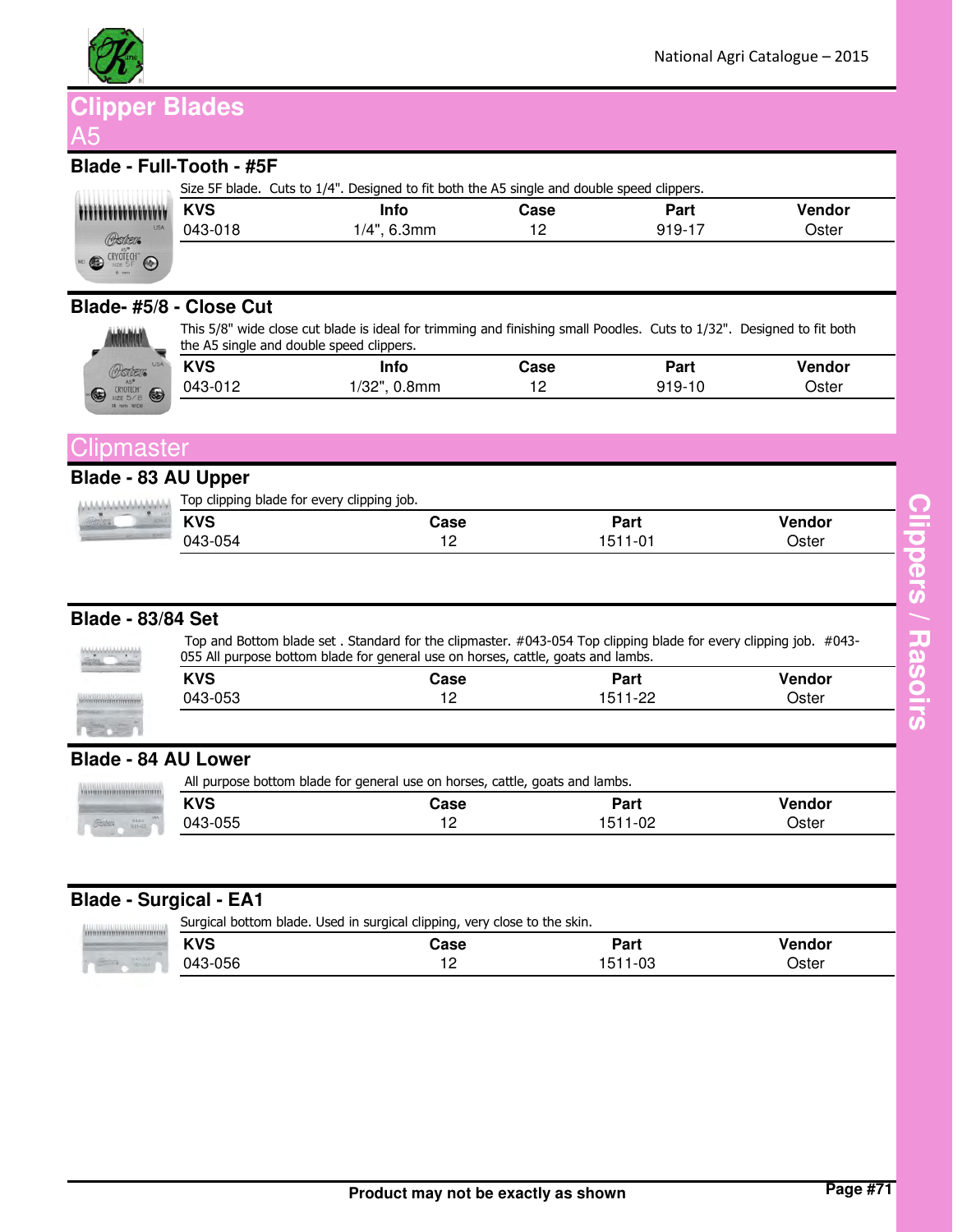

## **Clipper Blades Comb Attachments**

### **Comb Attachment - Universal**

| <b>KVS</b> | <b>Size</b> | Case | <b>Part</b> | Vendor |
|------------|-------------|------|-------------|--------|
| 043-243    | $1/16$ in   | 12   | 926-696     | Oster  |
| 043-244    | 1/8in       | 12   | 926-20      | Oster  |
| 043-245    | $1/4$ in    | 12   | 926-21      | Oster  |
| 043-246    | $1/2$ in    | 12   | 926-22      | Oster  |
| 043-247    | 3/4"        | 12   | 926-23      | Oster  |
| 043-248    | 1 "         | 12   | 926-24      | Oster  |
| 043-249    | $1/4$ in    | 12   | 926-25      | Oster  |

#### **Comb Attachment - Universal - with Pouch**

Includes: #0 (1/16"); #1 (1/8"); #2 (1/4"); #3 (3/8"); #4 (1/2");#5 (5/8"); #6 (3/4"); #7 (7/8"); #8 (1"); & #10 (1- 1/4"). Specially designed to fit Oster clippers but fits almost any clipper available.

**And** 

## 043-251 10pc Oster Freestyle

### **Blade - #9 - #40**

| 川QUU - #J - #TU                                              |                                                                                                                                                 |             |      |        |
|--------------------------------------------------------------|-------------------------------------------------------------------------------------------------------------------------------------------------|-------------|------|--------|
| listration of the content of the<br>$\boldsymbol{\vartheta}$ | -Hybrid adjustable blade system<br>-One blade adjusts to 5 sizes $(\#9, \#10, \#15, \#30)$ and $\#40)$<br>-Titanium coated to stay sharp longer |             |      |        |
|                                                              | <b>KVS</b>                                                                                                                                      | <b>Size</b> | Case | Vendor |
| $0.25mm$<br>$t_0$<br>$2.4mm$                                 | 043-072                                                                                                                                         | #40-#9      | 48   | Oster  |
|                                                              |                                                                                                                                                 |             |      |        |

**KVS Size Vendor**

### hearmaster

| <b>Blade - 2.5 Top - #PC3</b> |
|-------------------------------|
|-------------------------------|

|       |            | Standard top cutter for Shearmaster clipper with 2-1/2" shearing head. |         |        |
|-------|------------|------------------------------------------------------------------------|---------|--------|
|       | <b>KVS</b> | Case                                                                   | Part    | Vendor |
| $-24$ | 043-077    | 1 ດ                                                                    | 1534-01 | Oster  |

| Blade - 20 Tooth Comb - #20TBC |  |  |
|--------------------------------|--|--|
|                                |  |  |

| #043-104 3" wide 20 tooth blocking comb. For trimming, blocking, and carving.                                                                                                                                                                                                                                                                       |         |      |             |        |  |  |
|-----------------------------------------------------------------------------------------------------------------------------------------------------------------------------------------------------------------------------------------------------------------------------------------------------------------------------------------------------|---------|------|-------------|--------|--|--|
|                                                                                                                                                                                                                                                                                                                                                     | KVS     | Case | <b>Part</b> | Vendor |  |  |
| $\begin{picture}(180,10) \put(0,0){\line(1,0){10}} \put(10,0){\line(1,0){10}} \put(10,0){\line(1,0){10}} \put(10,0){\line(1,0){10}} \put(10,0){\line(1,0){10}} \put(10,0){\line(1,0){10}} \put(10,0){\line(1,0){10}} \put(10,0){\line(1,0){10}} \put(10,0){\line(1,0){10}} \put(10,0){\line(1,0){10}} \put(10,0){\line(1,0){10}} \put(10,0){\line($ | 043-104 | 1 ר  | 1554-09     | Oster  |  |  |
|                                                                                                                                                                                                                                                                                                                                                     |         |      |             |        |  |  |

### **Blade - 3.5 Bottom - #PC10**

|            | Standard bottom comb for Shearmaster clipper with 2-1/2" shearing head. |         |        |
|------------|-------------------------------------------------------------------------|---------|--------|
| <b>KVS</b> | Case                                                                    | Part    | Vendor |
| 043-078    |                                                                         | 1534-03 | Oster  |

WW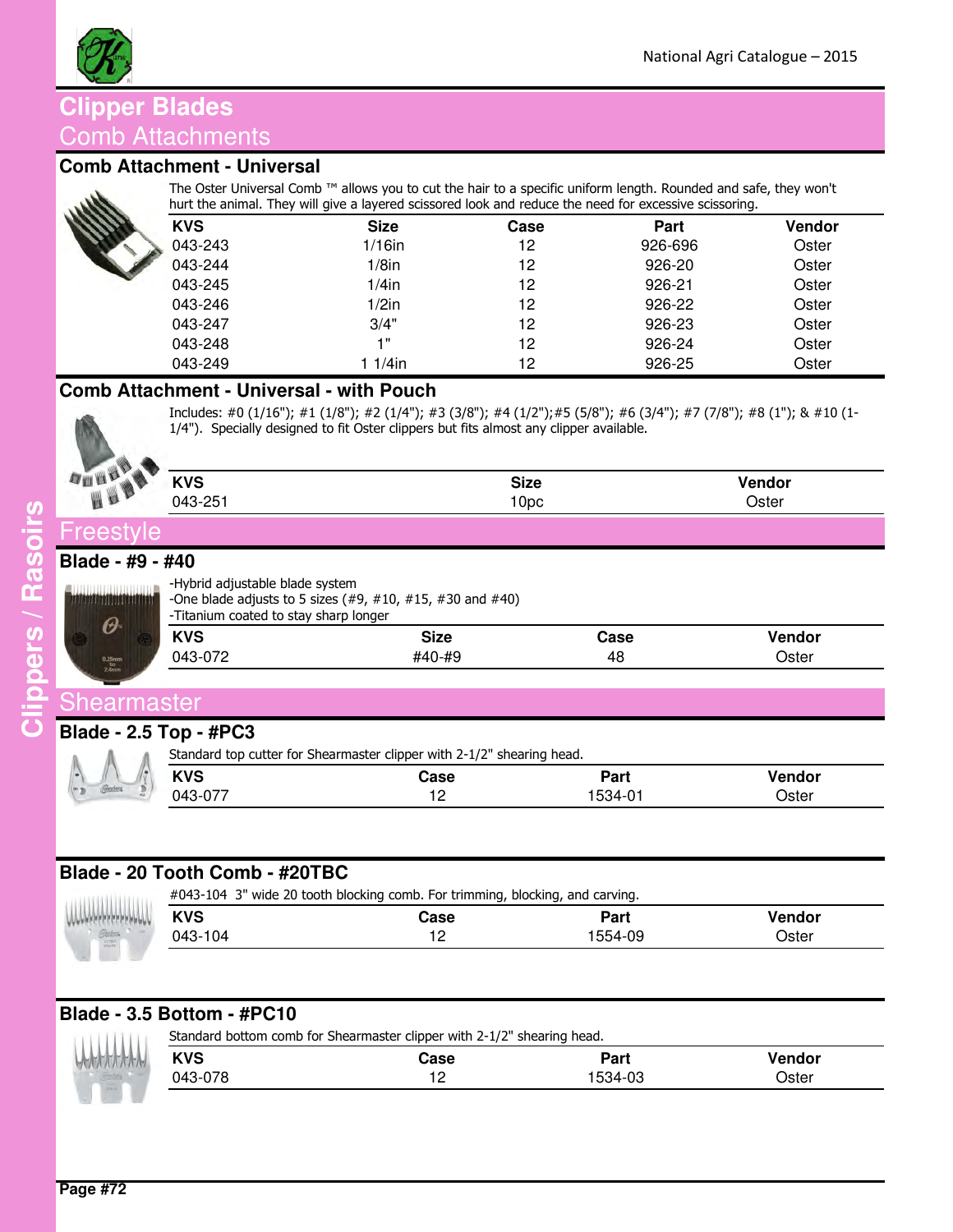

# **Clipper Blades**

### hearmaster

### **Blade - AAA 4 Point Cutter - #34AB**

|            | Wide "AAA" 4 point cutter. Wide tooth angle for easy wool entry. |         |        |
|------------|------------------------------------------------------------------|---------|--------|
| <b>KVS</b> | Case                                                             | Part    | Vendor |
| 043-108    | 1 ר                                                              | 1555-05 | Dster  |
|            |                                                                  |         |        |

#### **Blade - Shearing 2.5 #PC17**

043-576 2.5inch Oster

17-Tooth Golden Ram Show Comb for use on 2 ½" sheep shearing head. Mostly used for close, smooth show trimming. **KVS Size Vendor**

### **Blade - Thin Comb - #P1082**

|            | 3" wide Arizona thin 13 tooth comb. For close, smooth shearing. |         |               |
|------------|-----------------------------------------------------------------|---------|---------------|
| <b>KVS</b> | Case                                                            | Part    | <b>Vendor</b> |
| 043-102    | 1 ^                                                             | 1554-01 | Oster         |

### **Blade - Tooth Comb - #P7112**

|            |            | 3" wide 20 tooth Goat comb. For regular Goat shearing. |         |        |
|------------|------------|--------------------------------------------------------|---------|--------|
| nannnnnnnn | <b>KVS</b> | Case                                                   | Part    | Vendor |
| piece long | 043-103    | י -                                                    | 1554-05 | Oster  |
|            |            |                                                        |         |        |

## how Groomer

## **Blade - Wide Tooth - #310**

|     | 3" wide 24 tooth show comb. |             |        |  |
|-----|-----------------------------|-------------|--------|--|
| WWW | <b>KVS</b>                  | Case        | Vendor |  |
|     | 043-110                     | - 10<br>. . | Dster  |  |
|     |                             |             |        |  |

### rimmers

### **Blade - Narrow**

| 1141 I V II   |                                              |      |               |
|---------------|----------------------------------------------|------|---------------|
| <b>MANALE</b> | Narrow blade for Pro-cord / cordless clipper |      |               |
|               | <b>KVS</b>                                   | Case | <b>Vendor</b> |
| <b>27%</b>    | 043-179                                      | -10  | Oster         |